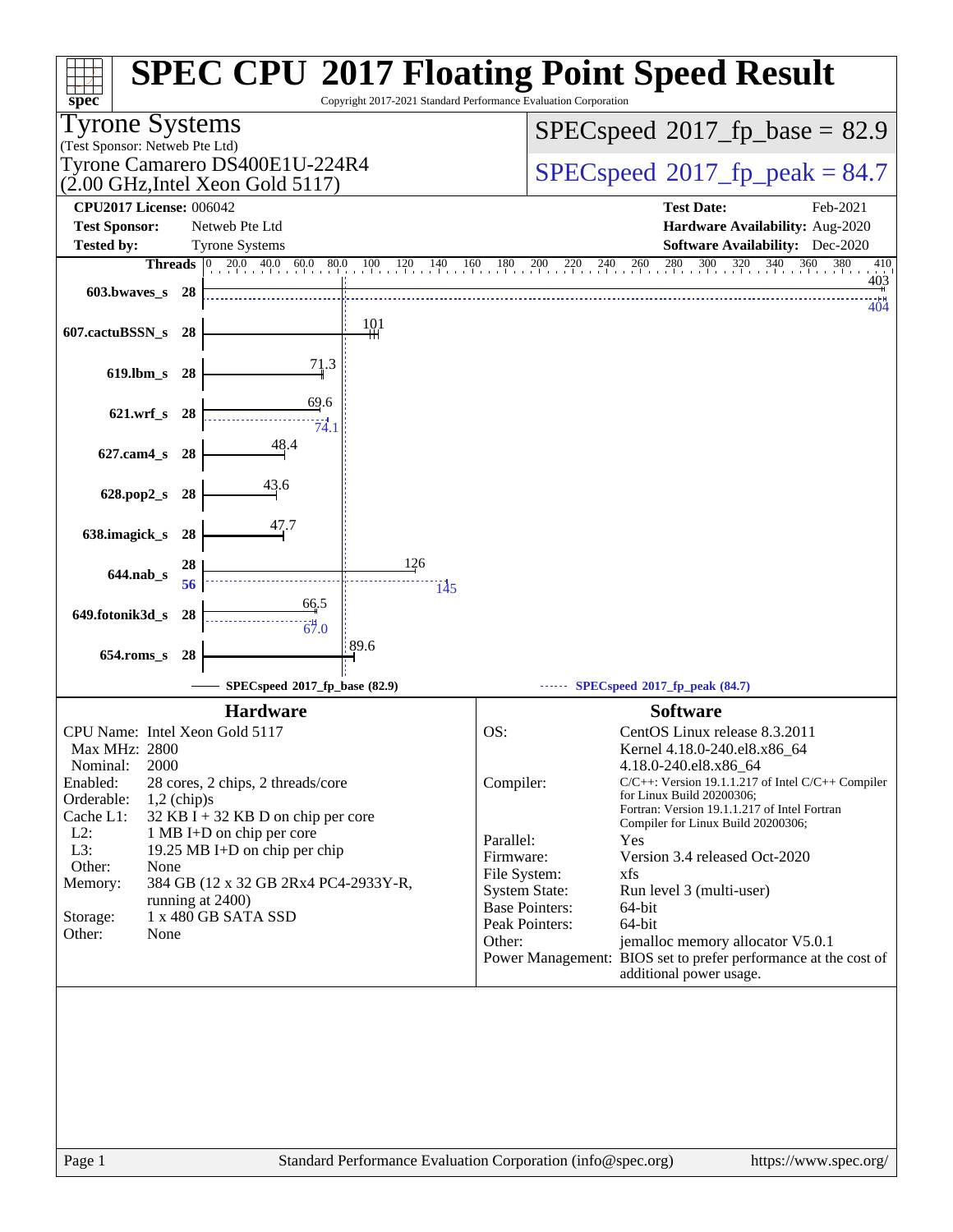Copyright 2017-2021 Standard Performance Evaluation Corporation

#### Tyrone Systems

**[spec](http://www.spec.org/)**

(Test Sponsor: Netweb Pte Ltd)

(2.00 GHz,Intel Xeon Gold 5117)

 $SPECspeed*2017_fp\_base = 82.9$  $SPECspeed*2017_fp\_base = 82.9$ 

### Tyrone Camarero DS400E1U-224R4  $\vert$  [SPECspeed](http://www.spec.org/auto/cpu2017/Docs/result-fields.html#SPECspeed2017fppeak)®[2017\\_fp\\_peak = 8](http://www.spec.org/auto/cpu2017/Docs/result-fields.html#SPECspeed2017fppeak)4.7

**[CPU2017 License:](http://www.spec.org/auto/cpu2017/Docs/result-fields.html#CPU2017License)** 006042 **[Test Date:](http://www.spec.org/auto/cpu2017/Docs/result-fields.html#TestDate)** Feb-2021 **[Test Sponsor:](http://www.spec.org/auto/cpu2017/Docs/result-fields.html#TestSponsor)** Netweb Pte Ltd **[Hardware Availability:](http://www.spec.org/auto/cpu2017/Docs/result-fields.html#HardwareAvailability)** Aug-2020 **[Tested by:](http://www.spec.org/auto/cpu2017/Docs/result-fields.html#Testedby)** Tyrone Systems **[Software Availability:](http://www.spec.org/auto/cpu2017/Docs/result-fields.html#SoftwareAvailability)** Dec-2020

#### **[Results Table](http://www.spec.org/auto/cpu2017/Docs/result-fields.html#ResultsTable)**

|                                     | <b>Base</b>    |                |       |                |              | <b>Peak</b>    |            |                |                |              |                |              |                |              |
|-------------------------------------|----------------|----------------|-------|----------------|--------------|----------------|------------|----------------|----------------|--------------|----------------|--------------|----------------|--------------|
| <b>Benchmark</b>                    | <b>Threads</b> | <b>Seconds</b> | Ratio | <b>Seconds</b> | <b>Ratio</b> | <b>Seconds</b> | Ratio      | <b>Threads</b> | <b>Seconds</b> | <b>Ratio</b> | <b>Seconds</b> | <b>Ratio</b> | <b>Seconds</b> | <b>Ratio</b> |
| $603.bwaves$ s                      | 28             | 146            | 403   | 146            | 403          | 146            | 405        | 28             | 145            | 406          | 146            | 404          | 147            | 402          |
| 607.cactuBSSN s                     | 28             | 160            | 104   | 168            | 99.0         | 164            | <b>101</b> | 28             | 160            | 104          | 168            | 99.0         | 164            | <b>101</b>   |
| $619.1$ bm s                        | 28             | 74.5           | 70.3  | 73.4           | 71.3         | 73.3           | 71.4       | 28             | 74.5           | 70.3         | 73.4           | 71.3         | 73.3           | 71.4         |
| $621$ .wrf s                        | 28             | 190            | 69.6  | 190            | 69.6         | 190            | 69.5       | 28             | 178            | 74.1         | 178            | 74.3         | 179            | 74.0         |
| $627.cam4_s$                        | 28             | 183            | 48.4  | 183            | 48.4         | 183            | 48.4       | 28             | 183            | 48.4         | 183            | 48.4         | 183            | 48.4         |
| $628.pop2_s$                        | 28             | 272            | 43.6  | 272            | 43.6         | 273            | 43.4       | 28             | 272            | 43.6         | 272            | 43.6         | 273            | 43.4         |
| 638.imagick_s                       | 28             | 302            | 47.7  | 303            | 47.7         | 303            | 47.6       | 28             | 302            | 47.7         | 303            | 47.7         | 303            | 47.6         |
| $644$ .nab s                        | 28             | 139            | 126   | 139            | 126          | 139            | 126        | 56             | <u>121</u>     | 145          | 121            | 144          | 121            | 145          |
| 649.fotonik3d s                     | 28             | 137            | 66.5  | 137            | 66.5         | 135            | 67.3       | 28             | <u>136</u>     | 67.0         | 140            | 65.0         | 136            | 67.1         |
| $654$ .roms s                       | 28             | 176            | 89.6  | 175            | 90.0         | 176            | 89.5       | 28             | <u>176</u>     | 89.6         | 175            | 90.0         | 176            | 89.5         |
| $SPECspeed^*2017$ fp base =<br>82.9 |                |                |       |                |              |                |            |                |                |              |                |              |                |              |

**[SPECspeed](http://www.spec.org/auto/cpu2017/Docs/result-fields.html#SPECspeed2017fppeak)[2017\\_fp\\_peak =](http://www.spec.org/auto/cpu2017/Docs/result-fields.html#SPECspeed2017fppeak) 84.7**

Results appear in the [order in which they were run.](http://www.spec.org/auto/cpu2017/Docs/result-fields.html#RunOrder) Bold underlined text [indicates a median measurement](http://www.spec.org/auto/cpu2017/Docs/result-fields.html#Median).

#### **[Operating System Notes](http://www.spec.org/auto/cpu2017/Docs/result-fields.html#OperatingSystemNotes)**

Stack size set to unlimited using "ulimit -s unlimited"

#### **[Environment Variables Notes](http://www.spec.org/auto/cpu2017/Docs/result-fields.html#EnvironmentVariablesNotes)**

Environment variables set by runcpu before the start of the run: KMP\_AFFINITY = "granularity=fine,compact,1,0" LD\_LIBRARY\_PATH = "/home/cpu2017/lib/intel64:/home/cpu2017/je5.0.1-64" MALLOC\_CONF = "retain:true" OMP\_STACKSIZE = "192M"

### **[General Notes](http://www.spec.org/auto/cpu2017/Docs/result-fields.html#GeneralNotes)**

 Binaries compiled on a system with 2x Intel Cascade Lake CPU 4214R + 384GB RAM memory using Centos 8.2 x86\_64 Transparent Huge Pages enabled by default Prior to runcpu invocation Filesystem page cache synced and cleared with: sync; echo 3> /proc/sys/vm/drop\_caches runcpu command invoked through numactl i.e.: numactl --interleave=all runcpu <etc> Yes: The test sponsor attests, as of date of publication, that CVE-2017-5754 (Meltdown) is mitigated in the system as tested and documented. Yes: The test sponsor attests, as of date of publication, that CVE-2017-5753 (Spectre variant 1) is mitigated in the system as tested and documented. Yes: The test sponsor attests, as of date of publication, that CVE-2017-5715 (Spectre variant 2) is mitigated in the system as tested and documented.

**(Continued on next page)**

| Page 2<br>Standard Performance Evaluation Corporation (info@spec.org)<br>https://www.spec.org/ |
|------------------------------------------------------------------------------------------------|
|------------------------------------------------------------------------------------------------|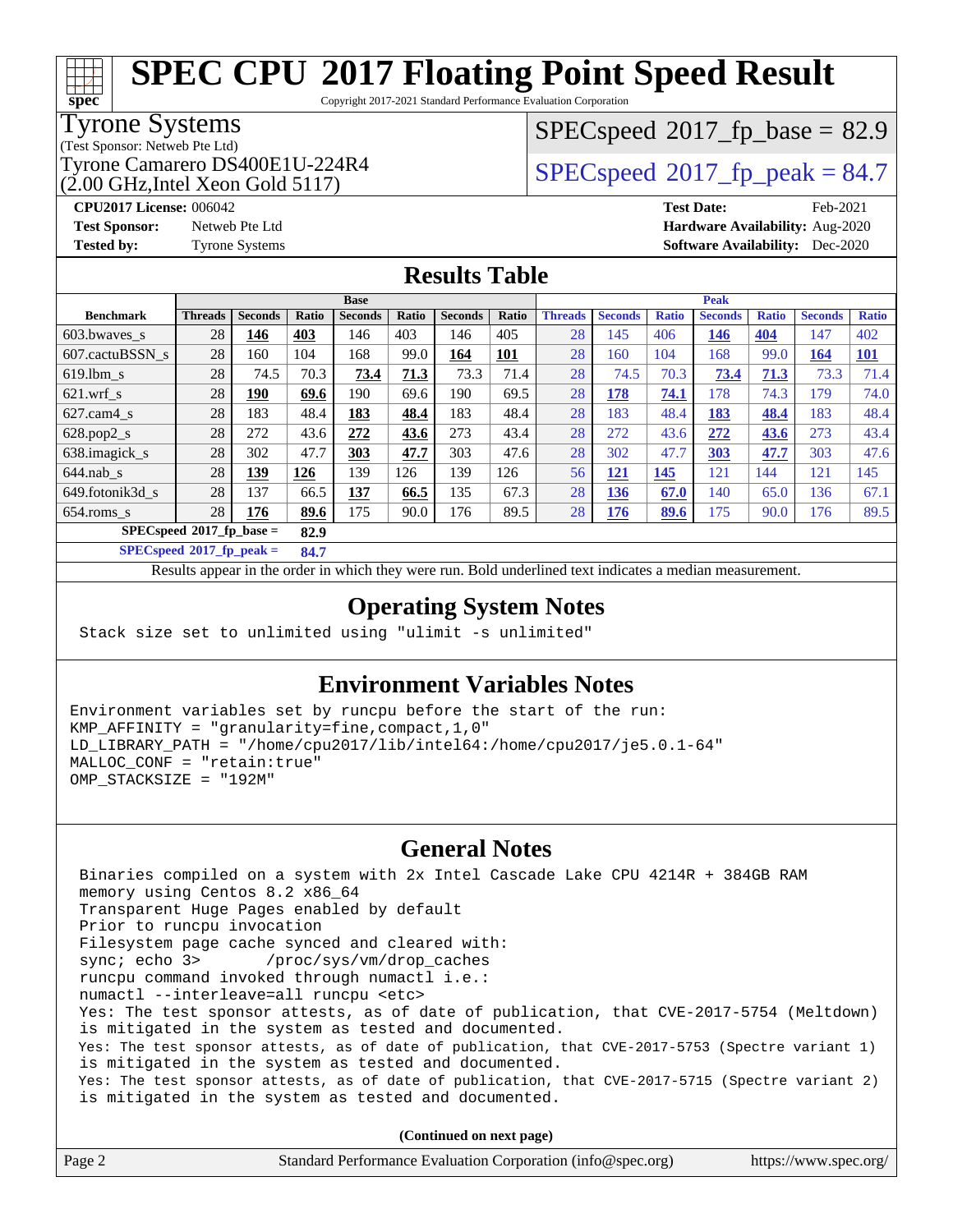Copyright 2017-2021 Standard Performance Evaluation Corporation

#### Tyrone Systems

**[spec](http://www.spec.org/)**

(Test Sponsor: Netweb Pte Ltd)

(2.00 GHz,Intel Xeon Gold 5117)

 $SPECspeed*2017_fp\_base = 82.9$  $SPECspeed*2017_fp\_base = 82.9$ 

Tyrone Camarero DS400E1U-224R4  $\vert$  [SPECspeed](http://www.spec.org/auto/cpu2017/Docs/result-fields.html#SPECspeed2017fppeak)®[2017\\_fp\\_peak = 8](http://www.spec.org/auto/cpu2017/Docs/result-fields.html#SPECspeed2017fppeak)4.7

**[Tested by:](http://www.spec.org/auto/cpu2017/Docs/result-fields.html#Testedby)** Tyrone Systems **[Software Availability:](http://www.spec.org/auto/cpu2017/Docs/result-fields.html#SoftwareAvailability)** Dec-2020

**[CPU2017 License:](http://www.spec.org/auto/cpu2017/Docs/result-fields.html#CPU2017License)** 006042 **[Test Date:](http://www.spec.org/auto/cpu2017/Docs/result-fields.html#TestDate)** Feb-2021 **[Test Sponsor:](http://www.spec.org/auto/cpu2017/Docs/result-fields.html#TestSponsor)** Netweb Pte Ltd **[Hardware Availability:](http://www.spec.org/auto/cpu2017/Docs/result-fields.html#HardwareAvailability)** Aug-2020

#### **[General Notes \(Continued\)](http://www.spec.org/auto/cpu2017/Docs/result-fields.html#GeneralNotes)**

 jemalloc, a general purpose malloc implementation built with the RedHat Enterprise 7.5, and the system compiler gcc 4.8.5 sources available from jemalloc.net or <https://github.com/jemalloc/jemalloc/releases> **[Platform Notes](http://www.spec.org/auto/cpu2017/Docs/result-fields.html#PlatformNotes)** BIOS Settings: Power Technology = Custom Power Performance Tuning = BIOS Controls EPB ENERGY\_PERF\_BIAS\_CFG mode = Extreme Performance SNC = Enable Stale AtoS = Disable IMC Interleaving = 1-way Interleave Patrol Scrub = Disable Sysinfo program /home/cpu2017/bin/sysinfo Rev: r6538 of 2020-09-24 e8664e66d2d7080afeaa89d4b38e2f1c running on spec Sat Feb 27 16:03:34 2021 SUT (System Under Test) info as seen by some common utilities. For more information on this section, see <https://www.spec.org/cpu2017/Docs/config.html#sysinfo> From /proc/cpuinfo model name : Intel(R) Xeon(R) Gold 5117 CPU @ 2.00GHz 2 "physical id"s (chips) 56 "processors" cores, siblings (Caution: counting these is hw and system dependent. The following excerpts from /proc/cpuinfo might not be reliable. Use with caution.) cpu cores : 14 siblings : 28 physical 0: cores 0 1 2 3 4 5 6 8 9 10 11 12 13 14 physical 1: cores 0 1 2 3 4 5 6 8 9 10 11 12 13 14 From lscpu: Architecture: x86\_64 CPU op-mode(s): 32-bit, 64-bit Byte Order: Little Endian CPU(s): 56 On-line CPU(s) list: 0-55 Thread(s) per core: 2 Core(s) per socket: 14 Socket(s): 2 NUMA node(s): 2 Vendor ID: GenuineIntel CPU family: 6 **(Continued on next page)**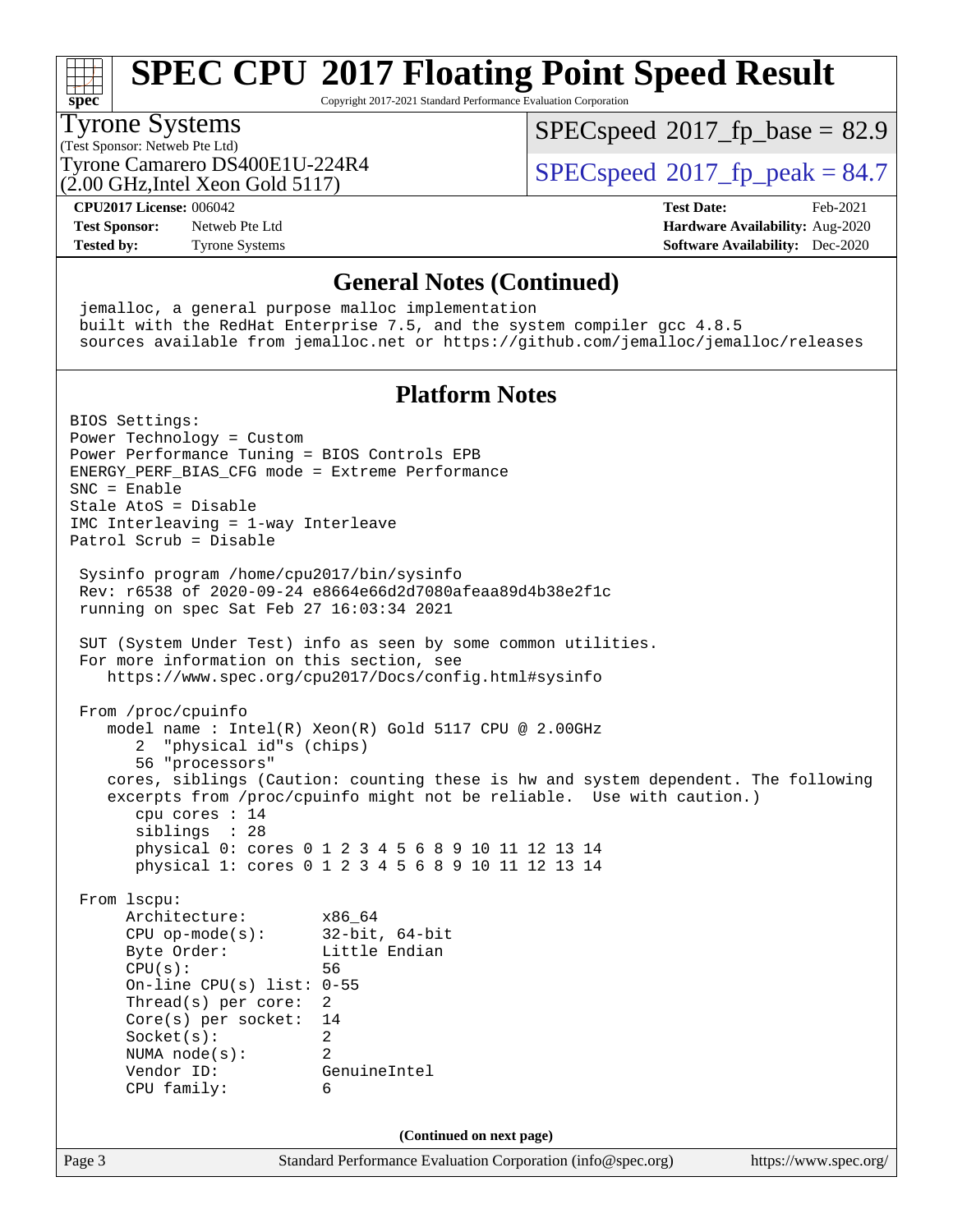Copyright 2017-2021 Standard Performance Evaluation Corporation

Tyrone Systems

**[spec](http://www.spec.org/)**

(Test Sponsor: Netweb Pte Ltd)  $(2.00 \text{ GHz}, \text{Intel Xeon Gold } 5117)$   $SPECspeed*2017_fp\_base = 82.9$  $SPECspeed*2017_fp\_base = 82.9$ 

Tyrone Camarero DS400E1U-224R4  $\vert$  [SPECspeed](http://www.spec.org/auto/cpu2017/Docs/result-fields.html#SPECspeed2017fppeak)®[2017\\_fp\\_peak = 8](http://www.spec.org/auto/cpu2017/Docs/result-fields.html#SPECspeed2017fppeak)4.7

**[Tested by:](http://www.spec.org/auto/cpu2017/Docs/result-fields.html#Testedby)** Tyrone Systems **[Software Availability:](http://www.spec.org/auto/cpu2017/Docs/result-fields.html#SoftwareAvailability)** Dec-2020

**[CPU2017 License:](http://www.spec.org/auto/cpu2017/Docs/result-fields.html#CPU2017License)** 006042 **[Test Date:](http://www.spec.org/auto/cpu2017/Docs/result-fields.html#TestDate)** Feb-2021 **[Test Sponsor:](http://www.spec.org/auto/cpu2017/Docs/result-fields.html#TestSponsor)** Netweb Pte Ltd **[Hardware Availability:](http://www.spec.org/auto/cpu2017/Docs/result-fields.html#HardwareAvailability)** Aug-2020

#### **[Platform Notes \(Continued\)](http://www.spec.org/auto/cpu2017/Docs/result-fields.html#PlatformNotes)**

| Model:                           | 85                                                                                      |  |  |  |  |  |
|----------------------------------|-----------------------------------------------------------------------------------------|--|--|--|--|--|
| Model name:                      | $Intel(R)$ Xeon $(R)$ Gold 5117 CPU @ 2.00GHz                                           |  |  |  |  |  |
| Stepping:                        | 4                                                                                       |  |  |  |  |  |
| CPU MHz:                         | 2431.544                                                                                |  |  |  |  |  |
| CPU max MHz:                     | 2800.0000                                                                               |  |  |  |  |  |
| CPU min MHz:                     | 800.0000                                                                                |  |  |  |  |  |
| BogoMIPS:                        | 4000.00                                                                                 |  |  |  |  |  |
| Virtualization:                  | $VT - x$                                                                                |  |  |  |  |  |
| Lld cache:                       | 32K                                                                                     |  |  |  |  |  |
| Lli cache:                       | 32K                                                                                     |  |  |  |  |  |
| $L2$ cache:                      | 1024K                                                                                   |  |  |  |  |  |
| L3 cache:                        | 19712K                                                                                  |  |  |  |  |  |
| NUMA node0 $CPU(s): 0-13, 28-41$ |                                                                                         |  |  |  |  |  |
| NUMA node1 CPU(s): 14-27, 42-55  |                                                                                         |  |  |  |  |  |
| Flags:                           | fpu vme de pse tsc msr pae mce cx8 apic sep mtrr pge mca cmov                           |  |  |  |  |  |
|                                  | pat pse36 clflush dts acpi mmx fxsr sse sse2 ss ht tm pbe syscall nx pdpelgb rdtscp     |  |  |  |  |  |
|                                  | lm constant_tsc art arch_perfmon pebs bts rep_good nopl xtopology nonstop_tsc cpuid     |  |  |  |  |  |
|                                  | aperfmperf pni pclmulqdq dtes64 monitor ds_cpl vmx smx est tm2 ssse3 sdbg fma cx16      |  |  |  |  |  |
|                                  | xtpr pdcm pcid dca sse4_1 sse4_2 x2apic movbe popcnt tsc_deadline_timer aes xsave       |  |  |  |  |  |
|                                  | avx f16c rdrand lahf_lm abm 3dnowprefetch cpuid_fault epb cat_13 cdp_13                 |  |  |  |  |  |
|                                  | invpcid single pti intel ppin ssbd mba ibrs ibpb stibp tpr shadow vnmi flexpriority     |  |  |  |  |  |
|                                  | ept vpid ept_ad fsgsbase tsc_adjust bmil hle avx2 smep bmi2 erms invpcid rtm cqm mpx    |  |  |  |  |  |
|                                  | rdt_a avx512f avx512dq rdseed adx smap clflushopt clwb intel_pt avx512cd avx512bw       |  |  |  |  |  |
|                                  | avx512vl xsaveopt xsavec xgetbvl xsaves cqm_llc cqm_occup_llc cqm_mbm_total             |  |  |  |  |  |
|                                  | cqm_mbm_local dtherm ida arat pln pts pku ospke md_clear flush_lld                      |  |  |  |  |  |
| /proc/cpuinfo cache data         |                                                                                         |  |  |  |  |  |
| cache size : 19712 KB            |                                                                                         |  |  |  |  |  |
|                                  |                                                                                         |  |  |  |  |  |
|                                  | From numactl --hardware WARNING: a numactl 'node' might or might not correspond to a    |  |  |  |  |  |
| physical chip.                   |                                                                                         |  |  |  |  |  |
| $available: 2 nodes (0-1)$       |                                                                                         |  |  |  |  |  |
|                                  | node 0 cpus: 0 1 2 3 4 5 6 7 8 9 10 11 12 13 28 29 30 31 32 33 34 35 36 37 38 39 40 41  |  |  |  |  |  |
| node 0 size: 183414 MB           |                                                                                         |  |  |  |  |  |
| node 0 free: 164878 MB           |                                                                                         |  |  |  |  |  |
|                                  | node 1 cpus: 14 15 16 17 18 19 20 21 22 23 24 25 26 27 42 43 44 45 46 47 48 49 50 51 52 |  |  |  |  |  |
| 53 54 55                         |                                                                                         |  |  |  |  |  |
| node 1 size: 183603 MB           |                                                                                         |  |  |  |  |  |
| node 1 free: 173037 MB           |                                                                                         |  |  |  |  |  |
| node distances:                  |                                                                                         |  |  |  |  |  |
| node<br>$\Omega$<br>1            |                                                                                         |  |  |  |  |  |
| 21<br>0:<br>10                   |                                                                                         |  |  |  |  |  |
| 1:<br>21<br>10                   |                                                                                         |  |  |  |  |  |
|                                  |                                                                                         |  |  |  |  |  |
| From /proc/meminfo               |                                                                                         |  |  |  |  |  |
| MemTotal:<br>394864892 kB        |                                                                                         |  |  |  |  |  |
| HugePages_Total:                 | 0                                                                                       |  |  |  |  |  |
|                                  |                                                                                         |  |  |  |  |  |
|                                  | (Continued on next page)                                                                |  |  |  |  |  |
|                                  |                                                                                         |  |  |  |  |  |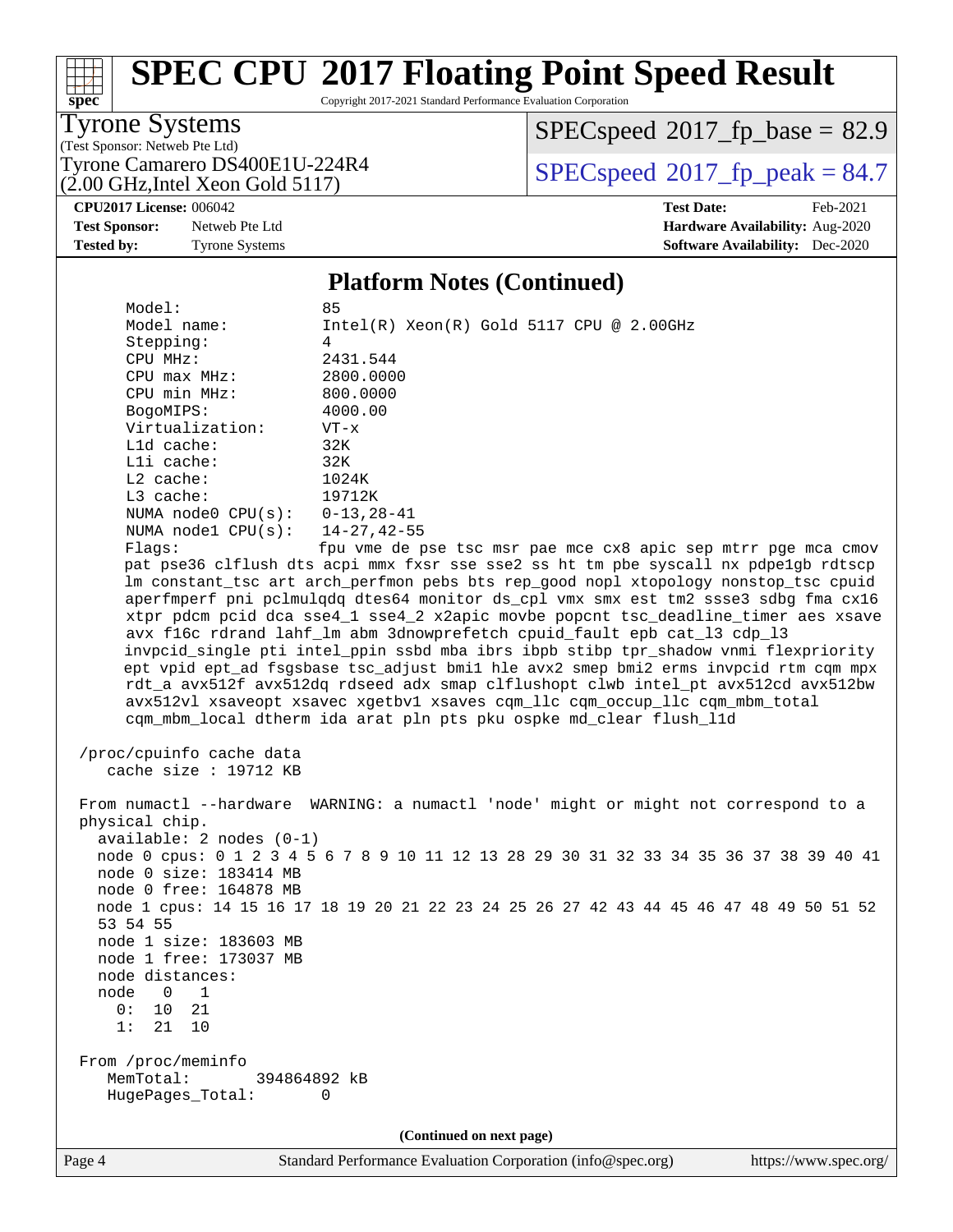#### **[spec](http://www.spec.org/) [SPEC CPU](http://www.spec.org/auto/cpu2017/Docs/result-fields.html#SPECCPU2017FloatingPointSpeedResult)[2017 Floating Point Speed Result](http://www.spec.org/auto/cpu2017/Docs/result-fields.html#SPECCPU2017FloatingPointSpeedResult)** Copyright 2017-2021 Standard Performance Evaluation Corporation (Test Sponsor: Netweb Pte Ltd) Tyrone Systems (2.00 GHz,Intel Xeon Gold 5117) Tyrone Camarero DS400E1U-224R4  $\vert$  [SPECspeed](http://www.spec.org/auto/cpu2017/Docs/result-fields.html#SPECspeed2017fppeak)®[2017\\_fp\\_peak = 8](http://www.spec.org/auto/cpu2017/Docs/result-fields.html#SPECspeed2017fppeak)4.7  $SPECspeed*2017_fp\_base = 82.9$  $SPECspeed*2017_fp\_base = 82.9$ **[CPU2017 License:](http://www.spec.org/auto/cpu2017/Docs/result-fields.html#CPU2017License)** 006042 **[Test Date:](http://www.spec.org/auto/cpu2017/Docs/result-fields.html#TestDate)** Feb-2021 **[Test Sponsor:](http://www.spec.org/auto/cpu2017/Docs/result-fields.html#TestSponsor)** Netweb Pte Ltd **[Hardware Availability:](http://www.spec.org/auto/cpu2017/Docs/result-fields.html#HardwareAvailability)** Aug-2020 **[Tested by:](http://www.spec.org/auto/cpu2017/Docs/result-fields.html#Testedby)** Tyrone Systems **[Software Availability:](http://www.spec.org/auto/cpu2017/Docs/result-fields.html#SoftwareAvailability)** Dec-2020 **[Platform Notes \(Continued\)](http://www.spec.org/auto/cpu2017/Docs/result-fields.html#PlatformNotes)** Hugepagesize: 2048 kB /sbin/tuned-adm active Current active profile: throughput-performance /sys/devices/system/cpu/cpu\*/cpufreq/scaling\_governor has performance From /etc/\*release\* /etc/\*version\* centos-release: CentOS Linux release 8.3.2011 centos-release-upstream: Derived from Red Hat Enterprise Linux 8.3

 NAME="CentOS Linux" VERSION="8" ID="centos" ID\_LIKE="rhel fedora" VERSION\_ID="8" PLATFORM\_ID="platform:el8" PRETTY\_NAME="CentOS Linux 8" ANSI\_COLOR="0;31" redhat-release: CentOS Linux release 8.3.2011 system-release: CentOS Linux release 8.3.2011

 uname -a: Linux spec 4.18.0-240.el8.x86\_64 #1 SMP Fri Sep 25 19:48:47 UTC 2020 x86\_64 x86\_64 x86\_64 GNU/Linux

Kernel self-reported vulnerability status:

system-release-cpe: cpe:/o:centos:centos:8

 CVE-2018-12207 (iTLB Multihit): KVM: Mitigation: Split huge pages CVE-2018-3620 (L1 Terminal Fault): Mitigation: PTE Inversion; VMX:

os-release:

Microarchitectural Data Sampling: Mitigation: Clear CPU buffers; SMT

 CVE-2017-5754 (Meltdown): Mitigation: PTI CVE-2018-3639 (Speculative Store Bypass): Mitigation: Speculative Store

seccomplex and the contract of the contract of the contract of the second seconds of the seconds of the second CVE-2017-5753 (Spectre variant 1): Mitigation: usercopy/swapgs

CVE-2017-5715 (Spectre variant 2): Mitigation: Full generic

**(Continued on next page)**

Page 5 Standard Performance Evaluation Corporation [\(info@spec.org\)](mailto:info@spec.org) <https://www.spec.org/>

conditional cache flushes, SMT

Bypass disabled via prctl and

barriers and \_\_user pointer

 retpoline, IBPB: conditional, IBRS\_FW, STIBP: conditional, RSB

vulnerable

vulnerable

sanitization

filling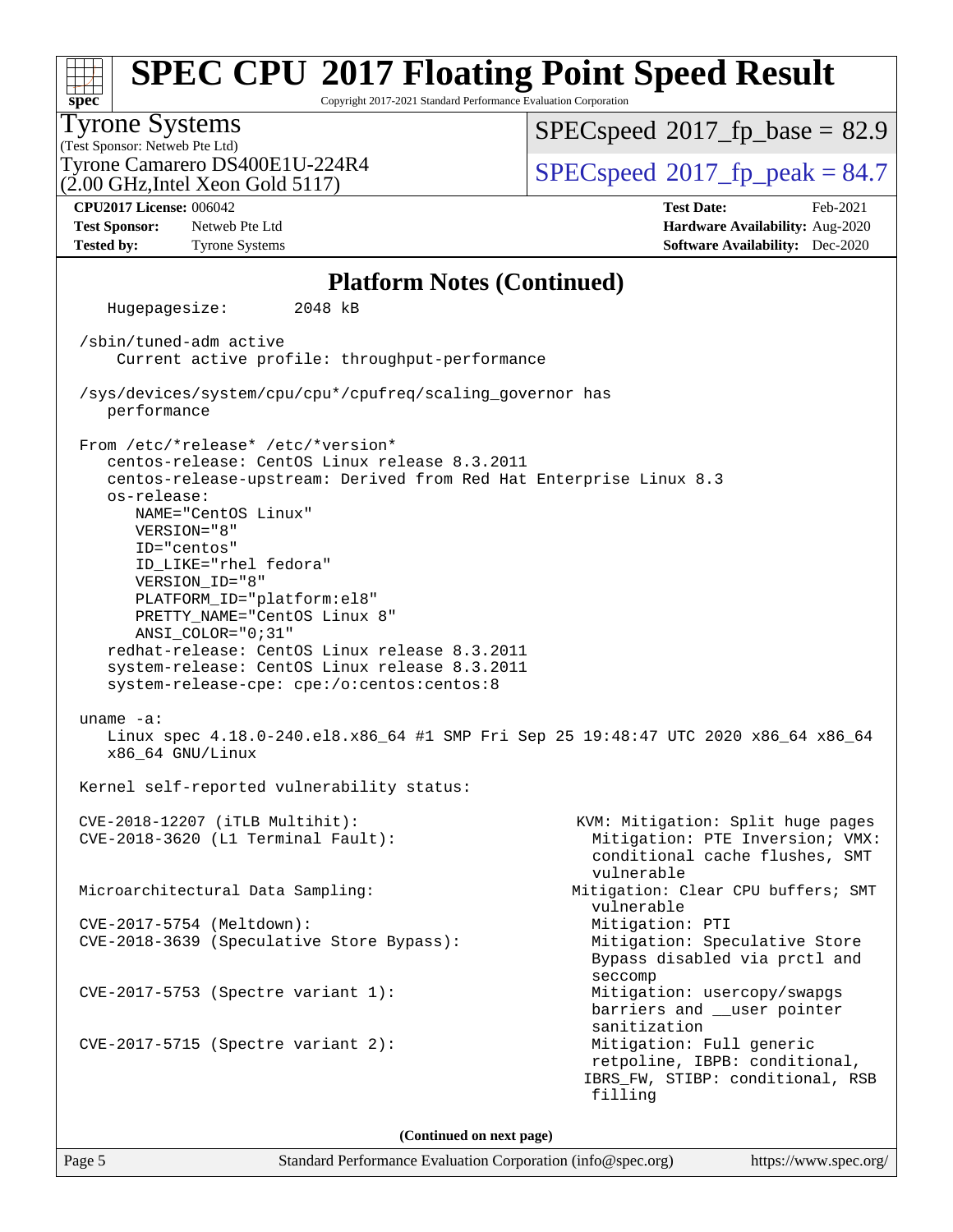#### Page 6 Standard Performance Evaluation Corporation [\(info@spec.org\)](mailto:info@spec.org) <https://www.spec.org/> **[spec](http://www.spec.org/) [SPEC CPU](http://www.spec.org/auto/cpu2017/Docs/result-fields.html#SPECCPU2017FloatingPointSpeedResult)[2017 Floating Point Speed Result](http://www.spec.org/auto/cpu2017/Docs/result-fields.html#SPECCPU2017FloatingPointSpeedResult)** Copyright 2017-2021 Standard Performance Evaluation Corporation (Test Sponsor: Netweb Pte Ltd) Tyrone Systems (2.00 GHz,Intel Xeon Gold 5117) Tyrone Camarero DS400E1U-224R4  $\vert$  [SPECspeed](http://www.spec.org/auto/cpu2017/Docs/result-fields.html#SPECspeed2017fppeak)®[2017\\_fp\\_peak = 8](http://www.spec.org/auto/cpu2017/Docs/result-fields.html#SPECspeed2017fppeak)4.7  $SPECspeed*2017_fp\_base = 82.9$  $SPECspeed*2017_fp\_base = 82.9$ **[CPU2017 License:](http://www.spec.org/auto/cpu2017/Docs/result-fields.html#CPU2017License)** 006042 **[Test Date:](http://www.spec.org/auto/cpu2017/Docs/result-fields.html#TestDate)** Feb-2021 **[Test Sponsor:](http://www.spec.org/auto/cpu2017/Docs/result-fields.html#TestSponsor)** Netweb Pte Ltd **[Hardware Availability:](http://www.spec.org/auto/cpu2017/Docs/result-fields.html#HardwareAvailability)** Aug-2020 **[Tested by:](http://www.spec.org/auto/cpu2017/Docs/result-fields.html#Testedby)** Tyrone Systems **[Software Availability:](http://www.spec.org/auto/cpu2017/Docs/result-fields.html#SoftwareAvailability)** Dec-2020 **[Platform Notes \(Continued\)](http://www.spec.org/auto/cpu2017/Docs/result-fields.html#PlatformNotes)** CVE-2020-0543 (Special Register Buffer Data Sampling): Not affected CVE-2019-11135 (TSX Asynchronous Abort): Mitigation: Clear CPU buffers; SMT vulnerable run-level 3 Feb 25 17:35 SPEC is set to: /home/cpu2017 Filesystem Type Size Used Avail Use% Mounted on /dev/mapper/cl-home xfs 372G 198G 174G 54% /home From /sys/devices/virtual/dmi/id Vendor: Tyrone Systems Product: Tyrone Camarero DS400E1 Serial: S263875X9527668 Additional information from dmidecode follows. WARNING: Use caution when you interpret this section. The 'dmidecode' program reads system data which is "intended to allow hardware to be accurately determined", but the intent may not be met, as there are frequent changes to hardware, firmware, and the "DMTF SMBIOS" standard. Memory: 12x NO DIMM NO DIMM 12x Samsung M393A4K40CB2-CVF 32 GB 2 rank 2933, configured at 2400 BIOS: BIOS Vendor: American Megatrends Inc. BIOS Version: 3.4 BIOS Date: 10/30/2020 BIOS Revision: 5.14 (End of data from sysinfo program) **[Compiler Version Notes](http://www.spec.org/auto/cpu2017/Docs/result-fields.html#CompilerVersionNotes)** ============================================================================== C | 619.lbm\_s(base, peak) 638.imagick\_s(base, peak) | 644.nab\_s(base, peak) ------------------------------------------------------------------------------ Intel(R) C Intel(R) 64 Compiler for applications running on Intel(R)  $64$ , Version 19.1.1.217 Build 20200306 Copyright (C) 1985-2020 Intel Corporation. All rights reserved. ------------------------------------------------------------------------------ ============================================================================== C++, C, Fortran | 607.cactuBSSN\_s(base, peak) ------------------------------------------------------------------------------ Intel(R)  $C++$  Intel(R) 64 Compiler for applications running on Intel(R) 64, **(Continued on next page)**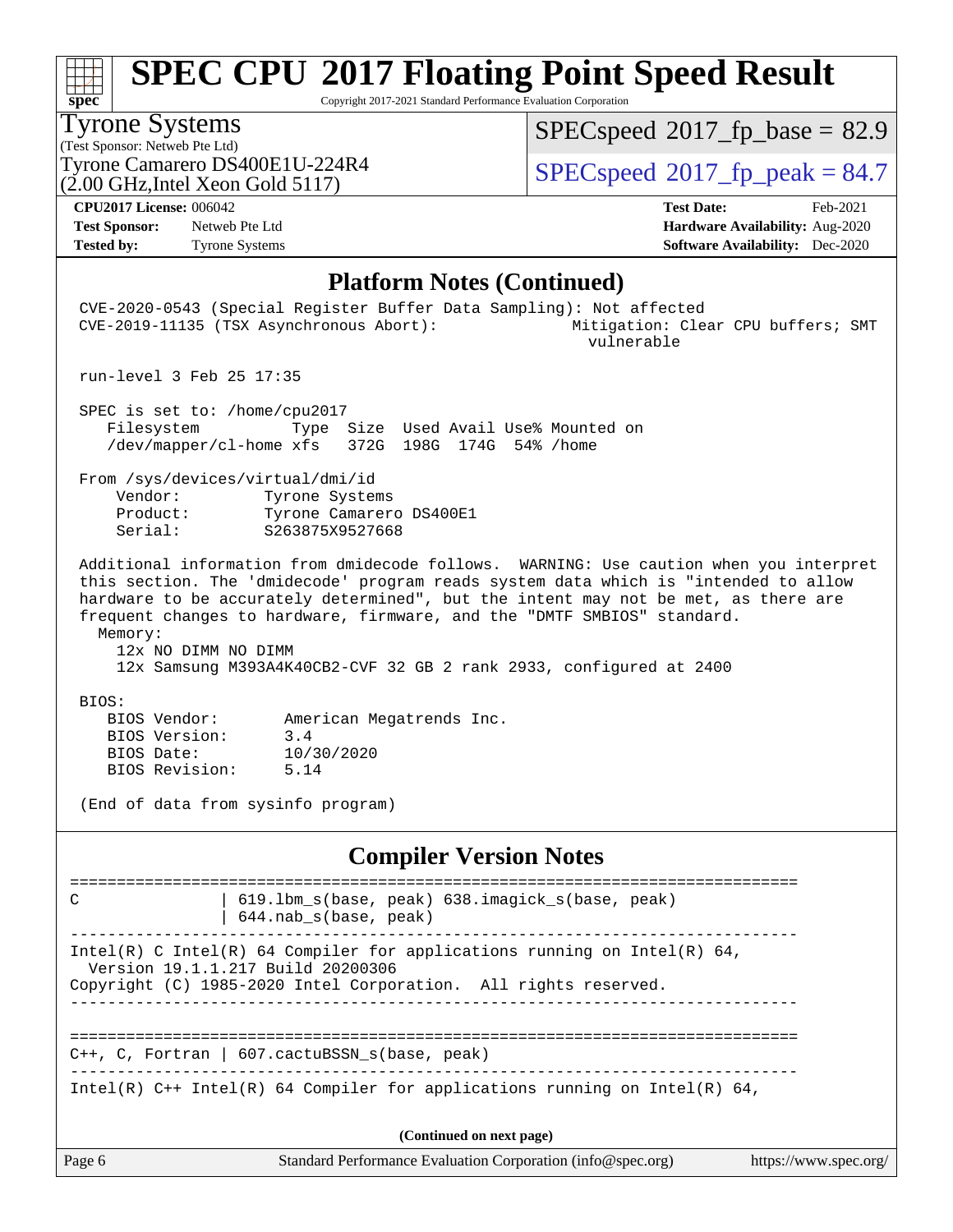| x<br>z | 0 | æ |  |
|--------|---|---|--|

Copyright 2017-2021 Standard Performance Evaluation Corporation

#### Tyrone Systems

(Test Sponsor: Netweb Pte Ltd)  $(2.00 \text{ GHz}, \text{Intel} \text{ Xeon} \text{ Gold} 5117)$   $SPECspeed*2017_fp\_base = 82.9$  $SPECspeed*2017_fp\_base = 82.9$ 

Tyrone Camarero DS400E1U-224R4  $\vert$  [SPECspeed](http://www.spec.org/auto/cpu2017/Docs/result-fields.html#SPECspeed2017fppeak)®[2017\\_fp\\_peak = 8](http://www.spec.org/auto/cpu2017/Docs/result-fields.html#SPECspeed2017fppeak)4.7

**[CPU2017 License:](http://www.spec.org/auto/cpu2017/Docs/result-fields.html#CPU2017License)** 006042 **[Test Date:](http://www.spec.org/auto/cpu2017/Docs/result-fields.html#TestDate)** Feb-2021 **[Test Sponsor:](http://www.spec.org/auto/cpu2017/Docs/result-fields.html#TestSponsor)** Netweb Pte Ltd **[Hardware Availability:](http://www.spec.org/auto/cpu2017/Docs/result-fields.html#HardwareAvailability)** Aug-2020 **[Tested by:](http://www.spec.org/auto/cpu2017/Docs/result-fields.html#Testedby)** Tyrone Systems **[Software Availability:](http://www.spec.org/auto/cpu2017/Docs/result-fields.html#SoftwareAvailability)** Dec-2020

#### **[Compiler Version Notes \(Continued\)](http://www.spec.org/auto/cpu2017/Docs/result-fields.html#CompilerVersionNotes)**

| Version 19.1.1.217 Build 20200306<br>Copyright (C) 1985-2020 Intel Corporation. All rights reserved.<br>Intel(R) C Intel(R) 64 Compiler for applications running on Intel(R) 64,<br>Version 19.1.1.217 Build 20200306<br>Copyright (C) 1985-2020 Intel Corporation. All rights reserved.<br>Intel(R) Fortran Intel(R) 64 Compiler for applications running on Intel(R)<br>64, Version 19.1.1.217 Build 20200306<br>Copyright (C) 1985-2020 Intel Corporation. All rights reserved. |                                                                                                                 |  |  |  |  |
|------------------------------------------------------------------------------------------------------------------------------------------------------------------------------------------------------------------------------------------------------------------------------------------------------------------------------------------------------------------------------------------------------------------------------------------------------------------------------------|-----------------------------------------------------------------------------------------------------------------|--|--|--|--|
|                                                                                                                                                                                                                                                                                                                                                                                                                                                                                    |                                                                                                                 |  |  |  |  |
| Fortran                                                                                                                                                                                                                                                                                                                                                                                                                                                                            | -----------------------------<br>603.bwaves_s(base, peak) 649.fotonik3d_s(base, peak)<br>654.roms_s(base, peak) |  |  |  |  |
| $Intel(R)$ Fortran Intel(R) 64 Compiler for applications running on Intel(R)<br>64, Version 19.1.1.217 Build 20200306<br>Copyright (C) 1985-2020 Intel Corporation. All rights reserved.                                                                                                                                                                                                                                                                                           |                                                                                                                 |  |  |  |  |
| .===============================<br>Fortran, C                                                                                                                                                                                                                                                                                                                                                                                                                                     | 621.wrf_s(base, peak) 627.cam4_s(base, peak)<br>$628.$ pop $2 s(base, peak)$                                    |  |  |  |  |
| $Intel(R)$ Fortran Intel(R) 64 Compiler for applications running on Intel(R)<br>64, Version 19.1.1.217 Build 20200306<br>Copyright (C) 1985-2020 Intel Corporation. All rights reserved.<br>Intel(R) C Intel(R) 64 Compiler for applications running on Intel(R) 64,<br>Version 19.1.1.217 Build 20200306<br>Copyright (C) 1985-2020 Intel Corporation. All rights reserved.                                                                                                       |                                                                                                                 |  |  |  |  |

### **[Base Compiler Invocation](http://www.spec.org/auto/cpu2017/Docs/result-fields.html#BaseCompilerInvocation)**

[C benchmarks](http://www.spec.org/auto/cpu2017/Docs/result-fields.html#Cbenchmarks): [icc](http://www.spec.org/cpu2017/results/res2021q1/cpu2017-20210301-25064.flags.html#user_CCbase_intel_icc_66fc1ee009f7361af1fbd72ca7dcefbb700085f36577c54f309893dd4ec40d12360134090235512931783d35fd58c0460139e722d5067c5574d8eaf2b3e37e92)

[Fortran benchmarks](http://www.spec.org/auto/cpu2017/Docs/result-fields.html#Fortranbenchmarks): [ifort](http://www.spec.org/cpu2017/results/res2021q1/cpu2017-20210301-25064.flags.html#user_FCbase_intel_ifort_8111460550e3ca792625aed983ce982f94888b8b503583aa7ba2b8303487b4d8a21a13e7191a45c5fd58ff318f48f9492884d4413fa793fd88dd292cad7027ca)

[Benchmarks using both Fortran and C](http://www.spec.org/auto/cpu2017/Docs/result-fields.html#BenchmarksusingbothFortranandC): [ifort](http://www.spec.org/cpu2017/results/res2021q1/cpu2017-20210301-25064.flags.html#user_CC_FCbase_intel_ifort_8111460550e3ca792625aed983ce982f94888b8b503583aa7ba2b8303487b4d8a21a13e7191a45c5fd58ff318f48f9492884d4413fa793fd88dd292cad7027ca) [icc](http://www.spec.org/cpu2017/results/res2021q1/cpu2017-20210301-25064.flags.html#user_CC_FCbase_intel_icc_66fc1ee009f7361af1fbd72ca7dcefbb700085f36577c54f309893dd4ec40d12360134090235512931783d35fd58c0460139e722d5067c5574d8eaf2b3e37e92)

[Benchmarks using Fortran, C, and C++:](http://www.spec.org/auto/cpu2017/Docs/result-fields.html#BenchmarksusingFortranCandCXX) [icpc](http://www.spec.org/cpu2017/results/res2021q1/cpu2017-20210301-25064.flags.html#user_CC_CXX_FCbase_intel_icpc_c510b6838c7f56d33e37e94d029a35b4a7bccf4766a728ee175e80a419847e808290a9b78be685c44ab727ea267ec2f070ec5dc83b407c0218cded6866a35d07) [icc](http://www.spec.org/cpu2017/results/res2021q1/cpu2017-20210301-25064.flags.html#user_CC_CXX_FCbase_intel_icc_66fc1ee009f7361af1fbd72ca7dcefbb700085f36577c54f309893dd4ec40d12360134090235512931783d35fd58c0460139e722d5067c5574d8eaf2b3e37e92) [ifort](http://www.spec.org/cpu2017/results/res2021q1/cpu2017-20210301-25064.flags.html#user_CC_CXX_FCbase_intel_ifort_8111460550e3ca792625aed983ce982f94888b8b503583aa7ba2b8303487b4d8a21a13e7191a45c5fd58ff318f48f9492884d4413fa793fd88dd292cad7027ca)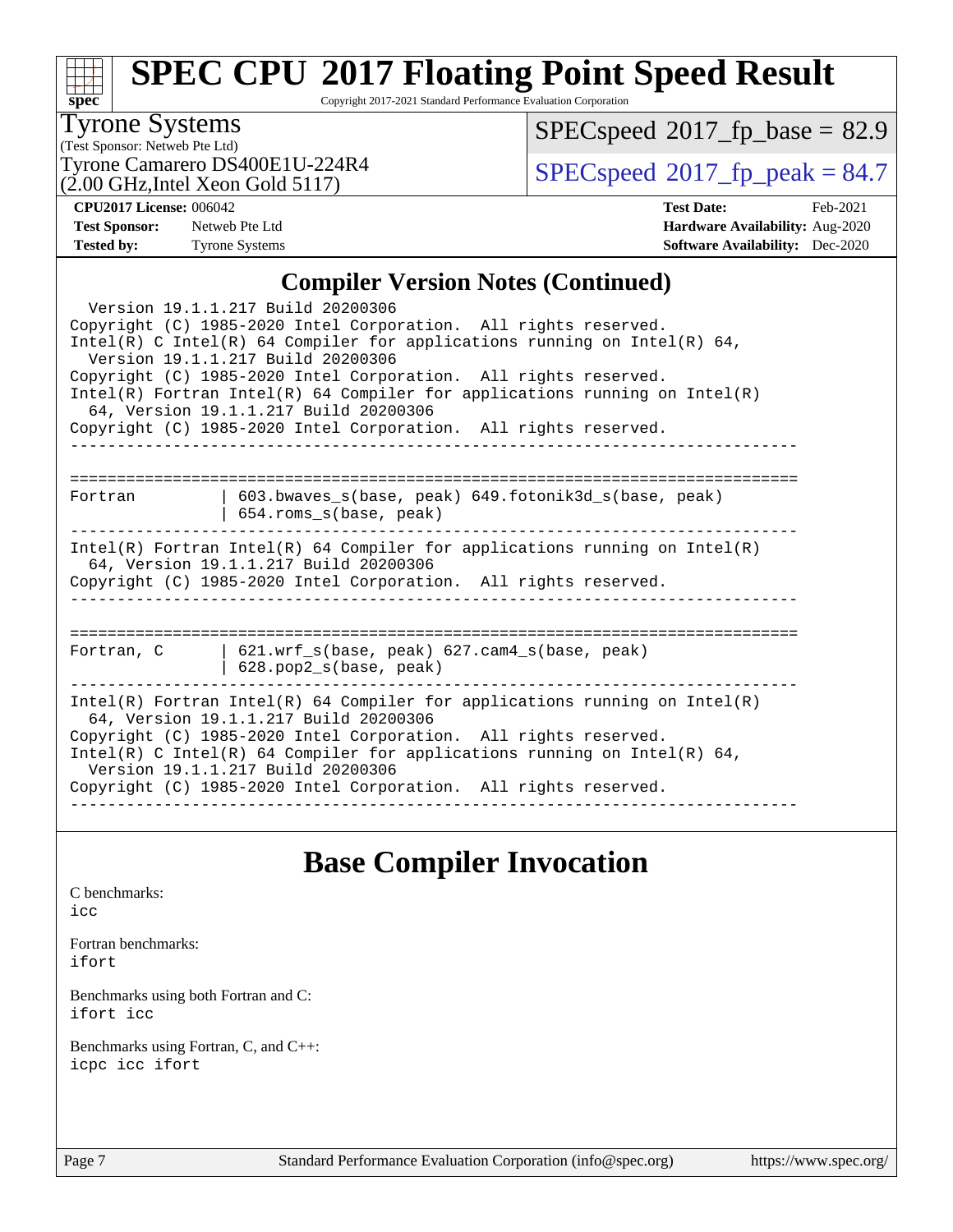Copyright 2017-2021 Standard Performance Evaluation Corporation

#### Tyrone Systems

**[spec](http://www.spec.org/)**

(Test Sponsor: Netweb Pte Ltd)

 $(2.00 \text{ GHz}$ , Intel Xeon Gold 5117)

 $SPECspeed^{\circledcirc}2017$  $SPECspeed^{\circledcirc}2017$  fp base = 82.9

Tyrone Camarero DS400E1U-224R4  $\vert$  [SPECspeed](http://www.spec.org/auto/cpu2017/Docs/result-fields.html#SPECspeed2017fppeak)®[2017\\_fp\\_peak = 8](http://www.spec.org/auto/cpu2017/Docs/result-fields.html#SPECspeed2017fppeak)4.7

**[Test Sponsor:](http://www.spec.org/auto/cpu2017/Docs/result-fields.html#TestSponsor)** Netweb Pte Ltd **[Hardware Availability:](http://www.spec.org/auto/cpu2017/Docs/result-fields.html#HardwareAvailability)** Aug-2020 **[Tested by:](http://www.spec.org/auto/cpu2017/Docs/result-fields.html#Testedby)** Tyrone Systems **[Software Availability:](http://www.spec.org/auto/cpu2017/Docs/result-fields.html#SoftwareAvailability)** Dec-2020

**[CPU2017 License:](http://www.spec.org/auto/cpu2017/Docs/result-fields.html#CPU2017License)** 006042 **[Test Date:](http://www.spec.org/auto/cpu2017/Docs/result-fields.html#TestDate)** Feb-2021

### **[Base Portability Flags](http://www.spec.org/auto/cpu2017/Docs/result-fields.html#BasePortabilityFlags)**

 603.bwaves\_s: [-DSPEC\\_LP64](http://www.spec.org/cpu2017/results/res2021q1/cpu2017-20210301-25064.flags.html#suite_basePORTABILITY603_bwaves_s_DSPEC_LP64) 607.cactuBSSN\_s: [-DSPEC\\_LP64](http://www.spec.org/cpu2017/results/res2021q1/cpu2017-20210301-25064.flags.html#suite_basePORTABILITY607_cactuBSSN_s_DSPEC_LP64) 619.lbm\_s: [-DSPEC\\_LP64](http://www.spec.org/cpu2017/results/res2021q1/cpu2017-20210301-25064.flags.html#suite_basePORTABILITY619_lbm_s_DSPEC_LP64) 621.wrf\_s: [-DSPEC\\_LP64](http://www.spec.org/cpu2017/results/res2021q1/cpu2017-20210301-25064.flags.html#suite_basePORTABILITY621_wrf_s_DSPEC_LP64) [-DSPEC\\_CASE\\_FLAG](http://www.spec.org/cpu2017/results/res2021q1/cpu2017-20210301-25064.flags.html#b621.wrf_s_baseCPORTABILITY_DSPEC_CASE_FLAG) [-convert big\\_endian](http://www.spec.org/cpu2017/results/res2021q1/cpu2017-20210301-25064.flags.html#user_baseFPORTABILITY621_wrf_s_convert_big_endian_c3194028bc08c63ac5d04de18c48ce6d347e4e562e8892b8bdbdc0214820426deb8554edfa529a3fb25a586e65a3d812c835984020483e7e73212c4d31a38223) 627.cam4\_s: [-DSPEC\\_LP64](http://www.spec.org/cpu2017/results/res2021q1/cpu2017-20210301-25064.flags.html#suite_basePORTABILITY627_cam4_s_DSPEC_LP64) [-DSPEC\\_CASE\\_FLAG](http://www.spec.org/cpu2017/results/res2021q1/cpu2017-20210301-25064.flags.html#b627.cam4_s_baseCPORTABILITY_DSPEC_CASE_FLAG) 628.pop2\_s: [-DSPEC\\_LP64](http://www.spec.org/cpu2017/results/res2021q1/cpu2017-20210301-25064.flags.html#suite_basePORTABILITY628_pop2_s_DSPEC_LP64) [-DSPEC\\_CASE\\_FLAG](http://www.spec.org/cpu2017/results/res2021q1/cpu2017-20210301-25064.flags.html#b628.pop2_s_baseCPORTABILITY_DSPEC_CASE_FLAG) [-convert big\\_endian](http://www.spec.org/cpu2017/results/res2021q1/cpu2017-20210301-25064.flags.html#user_baseFPORTABILITY628_pop2_s_convert_big_endian_c3194028bc08c63ac5d04de18c48ce6d347e4e562e8892b8bdbdc0214820426deb8554edfa529a3fb25a586e65a3d812c835984020483e7e73212c4d31a38223) [-assume byterecl](http://www.spec.org/cpu2017/results/res2021q1/cpu2017-20210301-25064.flags.html#user_baseFPORTABILITY628_pop2_s_assume_byterecl_7e47d18b9513cf18525430bbf0f2177aa9bf368bc7a059c09b2c06a34b53bd3447c950d3f8d6c70e3faf3a05c8557d66a5798b567902e8849adc142926523472) 638.imagick\_s: [-DSPEC\\_LP64](http://www.spec.org/cpu2017/results/res2021q1/cpu2017-20210301-25064.flags.html#suite_basePORTABILITY638_imagick_s_DSPEC_LP64) 644.nab\_s: [-DSPEC\\_LP64](http://www.spec.org/cpu2017/results/res2021q1/cpu2017-20210301-25064.flags.html#suite_basePORTABILITY644_nab_s_DSPEC_LP64) 649.fotonik3d\_s: [-DSPEC\\_LP64](http://www.spec.org/cpu2017/results/res2021q1/cpu2017-20210301-25064.flags.html#suite_basePORTABILITY649_fotonik3d_s_DSPEC_LP64) 654.roms\_s: [-DSPEC\\_LP64](http://www.spec.org/cpu2017/results/res2021q1/cpu2017-20210301-25064.flags.html#suite_basePORTABILITY654_roms_s_DSPEC_LP64)

### **[Base Optimization Flags](http://www.spec.org/auto/cpu2017/Docs/result-fields.html#BaseOptimizationFlags)**

[C benchmarks](http://www.spec.org/auto/cpu2017/Docs/result-fields.html#Cbenchmarks):

[-m64](http://www.spec.org/cpu2017/results/res2021q1/cpu2017-20210301-25064.flags.html#user_CCbase_m64-icc) [-std=c11](http://www.spec.org/cpu2017/results/res2021q1/cpu2017-20210301-25064.flags.html#user_CCbase_std-icc-std_0e1c27790398a4642dfca32ffe6c27b5796f9c2d2676156f2e42c9c44eaad0c049b1cdb667a270c34d979996257aeb8fc440bfb01818dbc9357bd9d174cb8524) [-xCORE-AVX512](http://www.spec.org/cpu2017/results/res2021q1/cpu2017-20210301-25064.flags.html#user_CCbase_f-xCORE-AVX512) [-ipo](http://www.spec.org/cpu2017/results/res2021q1/cpu2017-20210301-25064.flags.html#user_CCbase_f-ipo) [-O3](http://www.spec.org/cpu2017/results/res2021q1/cpu2017-20210301-25064.flags.html#user_CCbase_f-O3) [-no-prec-div](http://www.spec.org/cpu2017/results/res2021q1/cpu2017-20210301-25064.flags.html#user_CCbase_f-no-prec-div) [-qopt-prefetch](http://www.spec.org/cpu2017/results/res2021q1/cpu2017-20210301-25064.flags.html#user_CCbase_f-qopt-prefetch) [-ffinite-math-only](http://www.spec.org/cpu2017/results/res2021q1/cpu2017-20210301-25064.flags.html#user_CCbase_f_finite_math_only_cb91587bd2077682c4b38af759c288ed7c732db004271a9512da14a4f8007909a5f1427ecbf1a0fb78ff2a814402c6114ac565ca162485bbcae155b5e4258871) [-qopt-mem-layout-trans=4](http://www.spec.org/cpu2017/results/res2021q1/cpu2017-20210301-25064.flags.html#user_CCbase_f-qopt-mem-layout-trans_fa39e755916c150a61361b7846f310bcdf6f04e385ef281cadf3647acec3f0ae266d1a1d22d972a7087a248fd4e6ca390a3634700869573d231a252c784941a8) [-qopenmp](http://www.spec.org/cpu2017/results/res2021q1/cpu2017-20210301-25064.flags.html#user_CCbase_qopenmp_16be0c44f24f464004c6784a7acb94aca937f053568ce72f94b139a11c7c168634a55f6653758ddd83bcf7b8463e8028bb0b48b77bcddc6b78d5d95bb1df2967) [-DSPEC\\_OPENMP](http://www.spec.org/cpu2017/results/res2021q1/cpu2017-20210301-25064.flags.html#suite_CCbase_DSPEC_OPENMP) [-mbranches-within-32B-boundaries](http://www.spec.org/cpu2017/results/res2021q1/cpu2017-20210301-25064.flags.html#user_CCbase_f-mbranches-within-32B-boundaries)

[Fortran benchmarks](http://www.spec.org/auto/cpu2017/Docs/result-fields.html#Fortranbenchmarks):

[-m64](http://www.spec.org/cpu2017/results/res2021q1/cpu2017-20210301-25064.flags.html#user_FCbase_m64-icc) [-Wl,-z,muldefs](http://www.spec.org/cpu2017/results/res2021q1/cpu2017-20210301-25064.flags.html#user_FCbase_link_force_multiple1_b4cbdb97b34bdee9ceefcfe54f4c8ea74255f0b02a4b23e853cdb0e18eb4525ac79b5a88067c842dd0ee6996c24547a27a4b99331201badda8798ef8a743f577) [-DSPEC\\_OPENMP](http://www.spec.org/cpu2017/results/res2021q1/cpu2017-20210301-25064.flags.html#suite_FCbase_DSPEC_OPENMP) [-xCORE-AVX512](http://www.spec.org/cpu2017/results/res2021q1/cpu2017-20210301-25064.flags.html#user_FCbase_f-xCORE-AVX512) [-ipo](http://www.spec.org/cpu2017/results/res2021q1/cpu2017-20210301-25064.flags.html#user_FCbase_f-ipo) [-O3](http://www.spec.org/cpu2017/results/res2021q1/cpu2017-20210301-25064.flags.html#user_FCbase_f-O3) [-no-prec-div](http://www.spec.org/cpu2017/results/res2021q1/cpu2017-20210301-25064.flags.html#user_FCbase_f-no-prec-div) [-qopt-prefetch](http://www.spec.org/cpu2017/results/res2021q1/cpu2017-20210301-25064.flags.html#user_FCbase_f-qopt-prefetch) [-ffinite-math-only](http://www.spec.org/cpu2017/results/res2021q1/cpu2017-20210301-25064.flags.html#user_FCbase_f_finite_math_only_cb91587bd2077682c4b38af759c288ed7c732db004271a9512da14a4f8007909a5f1427ecbf1a0fb78ff2a814402c6114ac565ca162485bbcae155b5e4258871) [-qopt-mem-layout-trans=4](http://www.spec.org/cpu2017/results/res2021q1/cpu2017-20210301-25064.flags.html#user_FCbase_f-qopt-mem-layout-trans_fa39e755916c150a61361b7846f310bcdf6f04e385ef281cadf3647acec3f0ae266d1a1d22d972a7087a248fd4e6ca390a3634700869573d231a252c784941a8) [-qopenmp](http://www.spec.org/cpu2017/results/res2021q1/cpu2017-20210301-25064.flags.html#user_FCbase_qopenmp_16be0c44f24f464004c6784a7acb94aca937f053568ce72f94b139a11c7c168634a55f6653758ddd83bcf7b8463e8028bb0b48b77bcddc6b78d5d95bb1df2967) [-nostandard-realloc-lhs](http://www.spec.org/cpu2017/results/res2021q1/cpu2017-20210301-25064.flags.html#user_FCbase_f_2003_std_realloc_82b4557e90729c0f113870c07e44d33d6f5a304b4f63d4c15d2d0f1fab99f5daaed73bdb9275d9ae411527f28b936061aa8b9c8f2d63842963b95c9dd6426b8a) [-mbranches-within-32B-boundaries](http://www.spec.org/cpu2017/results/res2021q1/cpu2017-20210301-25064.flags.html#user_FCbase_f-mbranches-within-32B-boundaries) [-L/usr/local/je5.0.1-64/lib](http://www.spec.org/cpu2017/results/res2021q1/cpu2017-20210301-25064.flags.html#user_FCbase_jemalloc_link_path64_4b10a636b7bce113509b17f3bd0d6226c5fb2346b9178c2d0232c14f04ab830f976640479e5c33dc2bcbbdad86ecfb6634cbbd4418746f06f368b512fced5394) [-ljemalloc](http://www.spec.org/cpu2017/results/res2021q1/cpu2017-20210301-25064.flags.html#user_FCbase_jemalloc_link_lib_d1249b907c500fa1c0672f44f562e3d0f79738ae9e3c4a9c376d49f265a04b9c99b167ecedbf6711b3085be911c67ff61f150a17b3472be731631ba4d0471706)

[Benchmarks using both Fortran and C](http://www.spec.org/auto/cpu2017/Docs/result-fields.html#BenchmarksusingbothFortranandC):

[-m64](http://www.spec.org/cpu2017/results/res2021q1/cpu2017-20210301-25064.flags.html#user_CC_FCbase_m64-icc) [-std=c11](http://www.spec.org/cpu2017/results/res2021q1/cpu2017-20210301-25064.flags.html#user_CC_FCbase_std-icc-std_0e1c27790398a4642dfca32ffe6c27b5796f9c2d2676156f2e42c9c44eaad0c049b1cdb667a270c34d979996257aeb8fc440bfb01818dbc9357bd9d174cb8524) [-Wl,-z,muldefs](http://www.spec.org/cpu2017/results/res2021q1/cpu2017-20210301-25064.flags.html#user_CC_FCbase_link_force_multiple1_b4cbdb97b34bdee9ceefcfe54f4c8ea74255f0b02a4b23e853cdb0e18eb4525ac79b5a88067c842dd0ee6996c24547a27a4b99331201badda8798ef8a743f577) [-xCORE-AVX512](http://www.spec.org/cpu2017/results/res2021q1/cpu2017-20210301-25064.flags.html#user_CC_FCbase_f-xCORE-AVX512) [-ipo](http://www.spec.org/cpu2017/results/res2021q1/cpu2017-20210301-25064.flags.html#user_CC_FCbase_f-ipo) [-O3](http://www.spec.org/cpu2017/results/res2021q1/cpu2017-20210301-25064.flags.html#user_CC_FCbase_f-O3) [-no-prec-div](http://www.spec.org/cpu2017/results/res2021q1/cpu2017-20210301-25064.flags.html#user_CC_FCbase_f-no-prec-div) [-qopt-prefetch](http://www.spec.org/cpu2017/results/res2021q1/cpu2017-20210301-25064.flags.html#user_CC_FCbase_f-qopt-prefetch) [-ffinite-math-only](http://www.spec.org/cpu2017/results/res2021q1/cpu2017-20210301-25064.flags.html#user_CC_FCbase_f_finite_math_only_cb91587bd2077682c4b38af759c288ed7c732db004271a9512da14a4f8007909a5f1427ecbf1a0fb78ff2a814402c6114ac565ca162485bbcae155b5e4258871) [-qopt-mem-layout-trans=4](http://www.spec.org/cpu2017/results/res2021q1/cpu2017-20210301-25064.flags.html#user_CC_FCbase_f-qopt-mem-layout-trans_fa39e755916c150a61361b7846f310bcdf6f04e385ef281cadf3647acec3f0ae266d1a1d22d972a7087a248fd4e6ca390a3634700869573d231a252c784941a8) [-qopenmp](http://www.spec.org/cpu2017/results/res2021q1/cpu2017-20210301-25064.flags.html#user_CC_FCbase_qopenmp_16be0c44f24f464004c6784a7acb94aca937f053568ce72f94b139a11c7c168634a55f6653758ddd83bcf7b8463e8028bb0b48b77bcddc6b78d5d95bb1df2967) [-DSPEC\\_OPENMP](http://www.spec.org/cpu2017/results/res2021q1/cpu2017-20210301-25064.flags.html#suite_CC_FCbase_DSPEC_OPENMP) [-mbranches-within-32B-boundaries](http://www.spec.org/cpu2017/results/res2021q1/cpu2017-20210301-25064.flags.html#user_CC_FCbase_f-mbranches-within-32B-boundaries) [-nostandard-realloc-lhs](http://www.spec.org/cpu2017/results/res2021q1/cpu2017-20210301-25064.flags.html#user_CC_FCbase_f_2003_std_realloc_82b4557e90729c0f113870c07e44d33d6f5a304b4f63d4c15d2d0f1fab99f5daaed73bdb9275d9ae411527f28b936061aa8b9c8f2d63842963b95c9dd6426b8a) [-L/usr/local/je5.0.1-64/lib](http://www.spec.org/cpu2017/results/res2021q1/cpu2017-20210301-25064.flags.html#user_CC_FCbase_jemalloc_link_path64_4b10a636b7bce113509b17f3bd0d6226c5fb2346b9178c2d0232c14f04ab830f976640479e5c33dc2bcbbdad86ecfb6634cbbd4418746f06f368b512fced5394) [-ljemalloc](http://www.spec.org/cpu2017/results/res2021q1/cpu2017-20210301-25064.flags.html#user_CC_FCbase_jemalloc_link_lib_d1249b907c500fa1c0672f44f562e3d0f79738ae9e3c4a9c376d49f265a04b9c99b167ecedbf6711b3085be911c67ff61f150a17b3472be731631ba4d0471706)

[Benchmarks using Fortran, C, and C++:](http://www.spec.org/auto/cpu2017/Docs/result-fields.html#BenchmarksusingFortranCandCXX)

[-m64](http://www.spec.org/cpu2017/results/res2021q1/cpu2017-20210301-25064.flags.html#user_CC_CXX_FCbase_m64-icc) [-std=c11](http://www.spec.org/cpu2017/results/res2021q1/cpu2017-20210301-25064.flags.html#user_CC_CXX_FCbase_std-icc-std_0e1c27790398a4642dfca32ffe6c27b5796f9c2d2676156f2e42c9c44eaad0c049b1cdb667a270c34d979996257aeb8fc440bfb01818dbc9357bd9d174cb8524) [-Wl,-z,muldefs](http://www.spec.org/cpu2017/results/res2021q1/cpu2017-20210301-25064.flags.html#user_CC_CXX_FCbase_link_force_multiple1_b4cbdb97b34bdee9ceefcfe54f4c8ea74255f0b02a4b23e853cdb0e18eb4525ac79b5a88067c842dd0ee6996c24547a27a4b99331201badda8798ef8a743f577) [-xCORE-AVX512](http://www.spec.org/cpu2017/results/res2021q1/cpu2017-20210301-25064.flags.html#user_CC_CXX_FCbase_f-xCORE-AVX512) [-ipo](http://www.spec.org/cpu2017/results/res2021q1/cpu2017-20210301-25064.flags.html#user_CC_CXX_FCbase_f-ipo) [-O3](http://www.spec.org/cpu2017/results/res2021q1/cpu2017-20210301-25064.flags.html#user_CC_CXX_FCbase_f-O3) [-no-prec-div](http://www.spec.org/cpu2017/results/res2021q1/cpu2017-20210301-25064.flags.html#user_CC_CXX_FCbase_f-no-prec-div) [-qopt-prefetch](http://www.spec.org/cpu2017/results/res2021q1/cpu2017-20210301-25064.flags.html#user_CC_CXX_FCbase_f-qopt-prefetch) [-ffinite-math-only](http://www.spec.org/cpu2017/results/res2021q1/cpu2017-20210301-25064.flags.html#user_CC_CXX_FCbase_f_finite_math_only_cb91587bd2077682c4b38af759c288ed7c732db004271a9512da14a4f8007909a5f1427ecbf1a0fb78ff2a814402c6114ac565ca162485bbcae155b5e4258871) [-qopt-mem-layout-trans=4](http://www.spec.org/cpu2017/results/res2021q1/cpu2017-20210301-25064.flags.html#user_CC_CXX_FCbase_f-qopt-mem-layout-trans_fa39e755916c150a61361b7846f310bcdf6f04e385ef281cadf3647acec3f0ae266d1a1d22d972a7087a248fd4e6ca390a3634700869573d231a252c784941a8) [-qopenmp](http://www.spec.org/cpu2017/results/res2021q1/cpu2017-20210301-25064.flags.html#user_CC_CXX_FCbase_qopenmp_16be0c44f24f464004c6784a7acb94aca937f053568ce72f94b139a11c7c168634a55f6653758ddd83bcf7b8463e8028bb0b48b77bcddc6b78d5d95bb1df2967) [-DSPEC\\_OPENMP](http://www.spec.org/cpu2017/results/res2021q1/cpu2017-20210301-25064.flags.html#suite_CC_CXX_FCbase_DSPEC_OPENMP) [-mbranches-within-32B-boundaries](http://www.spec.org/cpu2017/results/res2021q1/cpu2017-20210301-25064.flags.html#user_CC_CXX_FCbase_f-mbranches-within-32B-boundaries) [-nostandard-realloc-lhs](http://www.spec.org/cpu2017/results/res2021q1/cpu2017-20210301-25064.flags.html#user_CC_CXX_FCbase_f_2003_std_realloc_82b4557e90729c0f113870c07e44d33d6f5a304b4f63d4c15d2d0f1fab99f5daaed73bdb9275d9ae411527f28b936061aa8b9c8f2d63842963b95c9dd6426b8a) [-L/usr/local/je5.0.1-64/lib](http://www.spec.org/cpu2017/results/res2021q1/cpu2017-20210301-25064.flags.html#user_CC_CXX_FCbase_jemalloc_link_path64_4b10a636b7bce113509b17f3bd0d6226c5fb2346b9178c2d0232c14f04ab830f976640479e5c33dc2bcbbdad86ecfb6634cbbd4418746f06f368b512fced5394) [-ljemalloc](http://www.spec.org/cpu2017/results/res2021q1/cpu2017-20210301-25064.flags.html#user_CC_CXX_FCbase_jemalloc_link_lib_d1249b907c500fa1c0672f44f562e3d0f79738ae9e3c4a9c376d49f265a04b9c99b167ecedbf6711b3085be911c67ff61f150a17b3472be731631ba4d0471706)

### **[Peak Compiler Invocation](http://www.spec.org/auto/cpu2017/Docs/result-fields.html#PeakCompilerInvocation)**

[C benchmarks](http://www.spec.org/auto/cpu2017/Docs/result-fields.html#Cbenchmarks):

[icc](http://www.spec.org/cpu2017/results/res2021q1/cpu2017-20210301-25064.flags.html#user_CCpeak_intel_icc_66fc1ee009f7361af1fbd72ca7dcefbb700085f36577c54f309893dd4ec40d12360134090235512931783d35fd58c0460139e722d5067c5574d8eaf2b3e37e92)

**(Continued on next page)**

Page 8 Standard Performance Evaluation Corporation [\(info@spec.org\)](mailto:info@spec.org) <https://www.spec.org/>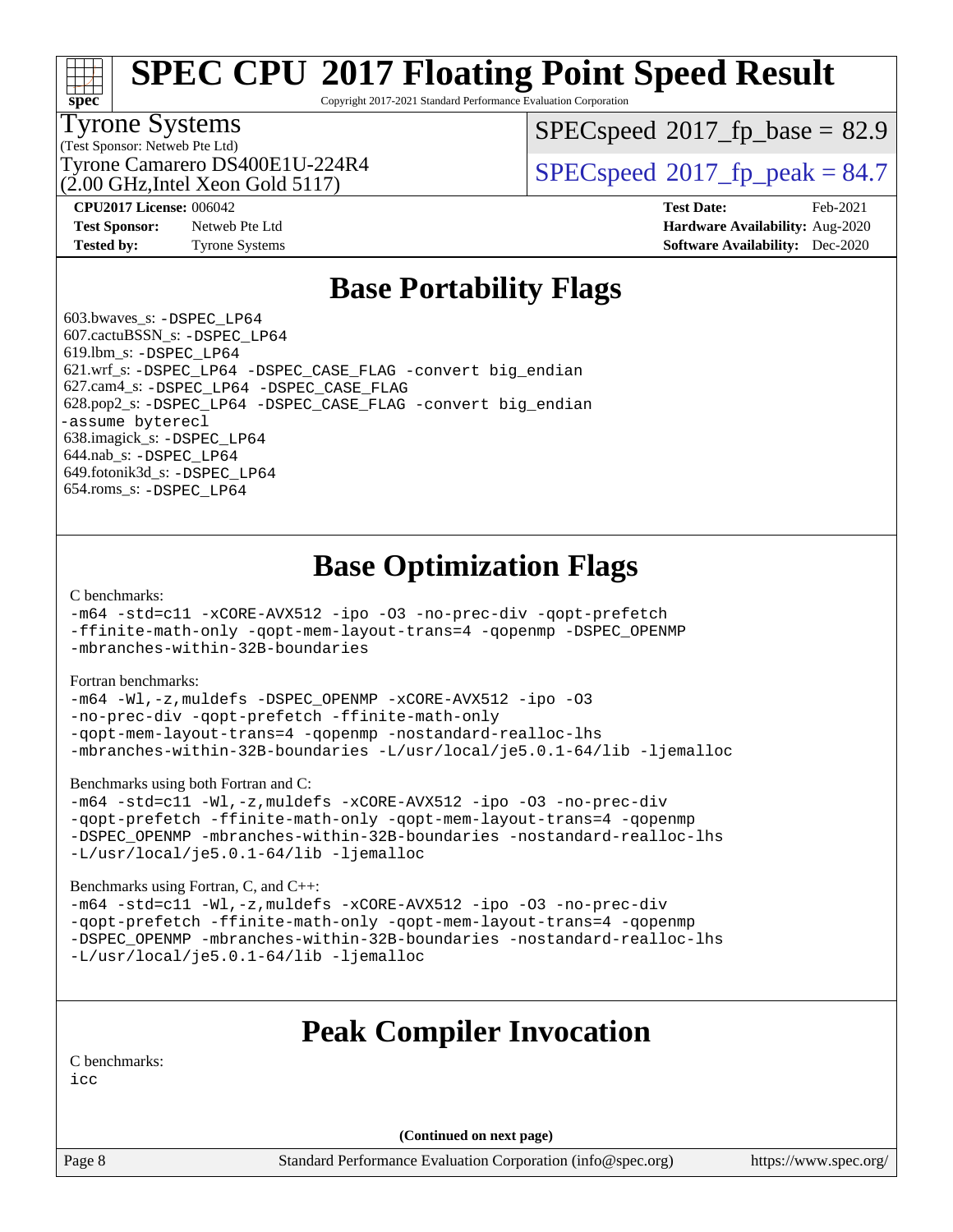# **[spec](http://www.spec.org/)**

# **[SPEC CPU](http://www.spec.org/auto/cpu2017/Docs/result-fields.html#SPECCPU2017FloatingPointSpeedResult)[2017 Floating Point Speed Result](http://www.spec.org/auto/cpu2017/Docs/result-fields.html#SPECCPU2017FloatingPointSpeedResult)**

Copyright 2017-2021 Standard Performance Evaluation Corporation

#### Tyrone Systems

(Test Sponsor: Netweb Pte Ltd) (2.00 GHz,Intel Xeon Gold 5117)  $SPECspeed^{\circledcirc}2017$  $SPECspeed^{\circledcirc}2017$  fp base = 82.9

Tyrone Camarero DS400E1U-224R4  $\vert$  [SPECspeed](http://www.spec.org/auto/cpu2017/Docs/result-fields.html#SPECspeed2017fppeak)®[2017\\_fp\\_peak = 8](http://www.spec.org/auto/cpu2017/Docs/result-fields.html#SPECspeed2017fppeak)4.7

**[Tested by:](http://www.spec.org/auto/cpu2017/Docs/result-fields.html#Testedby)** Tyrone Systems **[Software Availability:](http://www.spec.org/auto/cpu2017/Docs/result-fields.html#SoftwareAvailability)** Dec-2020

**[CPU2017 License:](http://www.spec.org/auto/cpu2017/Docs/result-fields.html#CPU2017License)** 006042 **[Test Date:](http://www.spec.org/auto/cpu2017/Docs/result-fields.html#TestDate)** Feb-2021 **[Test Sponsor:](http://www.spec.org/auto/cpu2017/Docs/result-fields.html#TestSponsor)** Netweb Pte Ltd **[Hardware Availability:](http://www.spec.org/auto/cpu2017/Docs/result-fields.html#HardwareAvailability)** Aug-2020

### **[Peak Compiler Invocation \(Continued\)](http://www.spec.org/auto/cpu2017/Docs/result-fields.html#PeakCompilerInvocation)**

[Fortran benchmarks](http://www.spec.org/auto/cpu2017/Docs/result-fields.html#Fortranbenchmarks): [ifort](http://www.spec.org/cpu2017/results/res2021q1/cpu2017-20210301-25064.flags.html#user_FCpeak_intel_ifort_8111460550e3ca792625aed983ce982f94888b8b503583aa7ba2b8303487b4d8a21a13e7191a45c5fd58ff318f48f9492884d4413fa793fd88dd292cad7027ca)

[Benchmarks using both Fortran and C](http://www.spec.org/auto/cpu2017/Docs/result-fields.html#BenchmarksusingbothFortranandC): [ifort](http://www.spec.org/cpu2017/results/res2021q1/cpu2017-20210301-25064.flags.html#user_CC_FCpeak_intel_ifort_8111460550e3ca792625aed983ce982f94888b8b503583aa7ba2b8303487b4d8a21a13e7191a45c5fd58ff318f48f9492884d4413fa793fd88dd292cad7027ca) [icc](http://www.spec.org/cpu2017/results/res2021q1/cpu2017-20210301-25064.flags.html#user_CC_FCpeak_intel_icc_66fc1ee009f7361af1fbd72ca7dcefbb700085f36577c54f309893dd4ec40d12360134090235512931783d35fd58c0460139e722d5067c5574d8eaf2b3e37e92)

[Benchmarks using Fortran, C, and C++:](http://www.spec.org/auto/cpu2017/Docs/result-fields.html#BenchmarksusingFortranCandCXX) [icpc](http://www.spec.org/cpu2017/results/res2021q1/cpu2017-20210301-25064.flags.html#user_CC_CXX_FCpeak_intel_icpc_c510b6838c7f56d33e37e94d029a35b4a7bccf4766a728ee175e80a419847e808290a9b78be685c44ab727ea267ec2f070ec5dc83b407c0218cded6866a35d07) [icc](http://www.spec.org/cpu2017/results/res2021q1/cpu2017-20210301-25064.flags.html#user_CC_CXX_FCpeak_intel_icc_66fc1ee009f7361af1fbd72ca7dcefbb700085f36577c54f309893dd4ec40d12360134090235512931783d35fd58c0460139e722d5067c5574d8eaf2b3e37e92) [ifort](http://www.spec.org/cpu2017/results/res2021q1/cpu2017-20210301-25064.flags.html#user_CC_CXX_FCpeak_intel_ifort_8111460550e3ca792625aed983ce982f94888b8b503583aa7ba2b8303487b4d8a21a13e7191a45c5fd58ff318f48f9492884d4413fa793fd88dd292cad7027ca)

**[Peak Portability Flags](http://www.spec.org/auto/cpu2017/Docs/result-fields.html#PeakPortabilityFlags)**

Same as Base Portability Flags

**[Peak Optimization Flags](http://www.spec.org/auto/cpu2017/Docs/result-fields.html#PeakOptimizationFlags)**

[C benchmarks](http://www.spec.org/auto/cpu2017/Docs/result-fields.html#Cbenchmarks):

 $619.$ lbm\_s: basepeak = yes

638.imagick\_s: basepeak = yes

 $644.nab$ <sub>s:</sub>  $-m64$   $-std=cl1$   $-Wl$ ,  $-z$ ,  $muldefs$   $-xCORE-AVX512$   $-ipo$   $-03$ [-no-prec-div](http://www.spec.org/cpu2017/results/res2021q1/cpu2017-20210301-25064.flags.html#user_peakCOPTIMIZE644_nab_s_f-no-prec-div) [-qopt-prefetch](http://www.spec.org/cpu2017/results/res2021q1/cpu2017-20210301-25064.flags.html#user_peakCOPTIMIZE644_nab_s_f-qopt-prefetch) [-ffinite-math-only](http://www.spec.org/cpu2017/results/res2021q1/cpu2017-20210301-25064.flags.html#user_peakCOPTIMIZE644_nab_s_f_finite_math_only_cb91587bd2077682c4b38af759c288ed7c732db004271a9512da14a4f8007909a5f1427ecbf1a0fb78ff2a814402c6114ac565ca162485bbcae155b5e4258871) [-qopt-mem-layout-trans=4](http://www.spec.org/cpu2017/results/res2021q1/cpu2017-20210301-25064.flags.html#user_peakCOPTIMIZE644_nab_s_f-qopt-mem-layout-trans_fa39e755916c150a61361b7846f310bcdf6f04e385ef281cadf3647acec3f0ae266d1a1d22d972a7087a248fd4e6ca390a3634700869573d231a252c784941a8) [-qopenmp](http://www.spec.org/cpu2017/results/res2021q1/cpu2017-20210301-25064.flags.html#user_peakCOPTIMIZE644_nab_s_qopenmp_16be0c44f24f464004c6784a7acb94aca937f053568ce72f94b139a11c7c168634a55f6653758ddd83bcf7b8463e8028bb0b48b77bcddc6b78d5d95bb1df2967) [-DSPEC\\_OPENMP](http://www.spec.org/cpu2017/results/res2021q1/cpu2017-20210301-25064.flags.html#suite_peakCOPTIMIZE644_nab_s_DSPEC_OPENMP) [-mbranches-within-32B-boundaries](http://www.spec.org/cpu2017/results/res2021q1/cpu2017-20210301-25064.flags.html#user_peakEXTRA_COPTIMIZE644_nab_s_f-mbranches-within-32B-boundaries) [-L/usr/local/je5.0.1-64/lib](http://www.spec.org/cpu2017/results/res2021q1/cpu2017-20210301-25064.flags.html#user_peakEXTRA_LIBS644_nab_s_jemalloc_link_path64_4b10a636b7bce113509b17f3bd0d6226c5fb2346b9178c2d0232c14f04ab830f976640479e5c33dc2bcbbdad86ecfb6634cbbd4418746f06f368b512fced5394) [-ljemalloc](http://www.spec.org/cpu2017/results/res2021q1/cpu2017-20210301-25064.flags.html#user_peakEXTRA_LIBS644_nab_s_jemalloc_link_lib_d1249b907c500fa1c0672f44f562e3d0f79738ae9e3c4a9c376d49f265a04b9c99b167ecedbf6711b3085be911c67ff61f150a17b3472be731631ba4d0471706)

[Fortran benchmarks](http://www.spec.org/auto/cpu2017/Docs/result-fields.html#Fortranbenchmarks):

 603.bwaves\_s: [-m64](http://www.spec.org/cpu2017/results/res2021q1/cpu2017-20210301-25064.flags.html#user_peakFCLD603_bwaves_s_m64-icc) [-Wl,-z,muldefs](http://www.spec.org/cpu2017/results/res2021q1/cpu2017-20210301-25064.flags.html#user_peakEXTRA_LDFLAGS603_bwaves_s_link_force_multiple1_b4cbdb97b34bdee9ceefcfe54f4c8ea74255f0b02a4b23e853cdb0e18eb4525ac79b5a88067c842dd0ee6996c24547a27a4b99331201badda8798ef8a743f577) [-prof-gen](http://www.spec.org/cpu2017/results/res2021q1/cpu2017-20210301-25064.flags.html#user_peakPASS1_FFLAGSPASS1_LDFLAGS603_bwaves_s_prof_gen_5aa4926d6013ddb2a31985c654b3eb18169fc0c6952a63635c234f711e6e63dd76e94ad52365559451ec499a2cdb89e4dc58ba4c67ef54ca681ffbe1461d6b36)(pass 1) [-prof-use](http://www.spec.org/cpu2017/results/res2021q1/cpu2017-20210301-25064.flags.html#user_peakPASS2_FFLAGSPASS2_LDFLAGS603_bwaves_s_prof_use_1a21ceae95f36a2b53c25747139a6c16ca95bd9def2a207b4f0849963b97e94f5260e30a0c64f4bb623698870e679ca08317ef8150905d41bd88c6f78df73f19)(pass 2) [-DSPEC\\_SUPPRESS\\_OPENMP](http://www.spec.org/cpu2017/results/res2021q1/cpu2017-20210301-25064.flags.html#suite_peakPASS1_FOPTIMIZE603_bwaves_s_DSPEC_SUPPRESS_OPENMP) [-DSPEC\\_OPENMP](http://www.spec.org/cpu2017/results/res2021q1/cpu2017-20210301-25064.flags.html#suite_peakPASS2_FOPTIMIZE603_bwaves_s_DSPEC_OPENMP) [-ipo](http://www.spec.org/cpu2017/results/res2021q1/cpu2017-20210301-25064.flags.html#user_peakPASS1_FOPTIMIZEPASS2_FOPTIMIZE603_bwaves_s_f-ipo) [-xCORE-AVX512](http://www.spec.org/cpu2017/results/res2021q1/cpu2017-20210301-25064.flags.html#user_peakPASS2_FOPTIMIZE603_bwaves_s_f-xCORE-AVX512) [-O3](http://www.spec.org/cpu2017/results/res2021q1/cpu2017-20210301-25064.flags.html#user_peakPASS1_FOPTIMIZEPASS2_FOPTIMIZE603_bwaves_s_f-O3) [-no-prec-div](http://www.spec.org/cpu2017/results/res2021q1/cpu2017-20210301-25064.flags.html#user_peakPASS1_FOPTIMIZEPASS2_FOPTIMIZE603_bwaves_s_f-no-prec-div) [-qopt-prefetch](http://www.spec.org/cpu2017/results/res2021q1/cpu2017-20210301-25064.flags.html#user_peakPASS1_FOPTIMIZEPASS2_FOPTIMIZE603_bwaves_s_f-qopt-prefetch) [-ffinite-math-only](http://www.spec.org/cpu2017/results/res2021q1/cpu2017-20210301-25064.flags.html#user_peakPASS1_FOPTIMIZEPASS2_FOPTIMIZE603_bwaves_s_f_finite_math_only_cb91587bd2077682c4b38af759c288ed7c732db004271a9512da14a4f8007909a5f1427ecbf1a0fb78ff2a814402c6114ac565ca162485bbcae155b5e4258871) [-qopt-mem-layout-trans=4](http://www.spec.org/cpu2017/results/res2021q1/cpu2017-20210301-25064.flags.html#user_peakPASS1_FOPTIMIZEPASS2_FOPTIMIZE603_bwaves_s_f-qopt-mem-layout-trans_fa39e755916c150a61361b7846f310bcdf6f04e385ef281cadf3647acec3f0ae266d1a1d22d972a7087a248fd4e6ca390a3634700869573d231a252c784941a8) [-qopenmp](http://www.spec.org/cpu2017/results/res2021q1/cpu2017-20210301-25064.flags.html#user_peakPASS2_FOPTIMIZE603_bwaves_s_qopenmp_16be0c44f24f464004c6784a7acb94aca937f053568ce72f94b139a11c7c168634a55f6653758ddd83bcf7b8463e8028bb0b48b77bcddc6b78d5d95bb1df2967) [-nostandard-realloc-lhs](http://www.spec.org/cpu2017/results/res2021q1/cpu2017-20210301-25064.flags.html#user_peakEXTRA_FOPTIMIZE603_bwaves_s_f_2003_std_realloc_82b4557e90729c0f113870c07e44d33d6f5a304b4f63d4c15d2d0f1fab99f5daaed73bdb9275d9ae411527f28b936061aa8b9c8f2d63842963b95c9dd6426b8a) [-mbranches-within-32B-boundaries](http://www.spec.org/cpu2017/results/res2021q1/cpu2017-20210301-25064.flags.html#user_peakEXTRA_FOPTIMIZE603_bwaves_s_f-mbranches-within-32B-boundaries) [-L/usr/local/je5.0.1-64/lib](http://www.spec.org/cpu2017/results/res2021q1/cpu2017-20210301-25064.flags.html#user_peakEXTRA_LIBS603_bwaves_s_jemalloc_link_path64_4b10a636b7bce113509b17f3bd0d6226c5fb2346b9178c2d0232c14f04ab830f976640479e5c33dc2bcbbdad86ecfb6634cbbd4418746f06f368b512fced5394) [-ljemalloc](http://www.spec.org/cpu2017/results/res2021q1/cpu2017-20210301-25064.flags.html#user_peakEXTRA_LIBS603_bwaves_s_jemalloc_link_lib_d1249b907c500fa1c0672f44f562e3d0f79738ae9e3c4a9c376d49f265a04b9c99b167ecedbf6711b3085be911c67ff61f150a17b3472be731631ba4d0471706)

649.fotonik3d\_s: Same as 603.bwaves\_s

654.roms\_s: basepeak = yes

[Benchmarks using both Fortran and C](http://www.spec.org/auto/cpu2017/Docs/result-fields.html#BenchmarksusingbothFortranandC):

**(Continued on next page)**